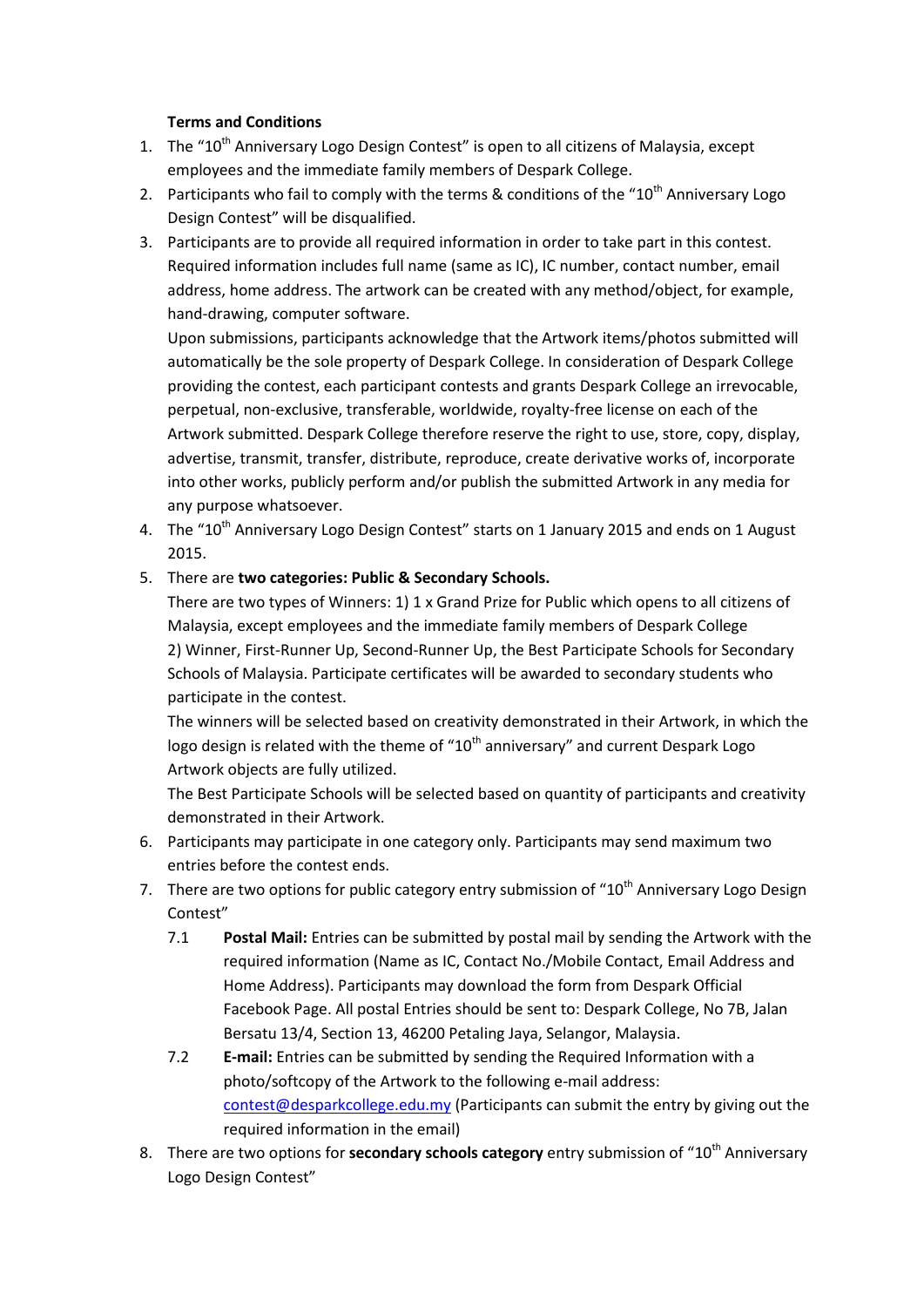- 8.1 **Postal Mail:** Entries can be submitted by postal mail by sending the Artwork with the required information (Name as IC, Contact No./Mobile Contact, Email Address and Home Address, School Name). Participants may download the form from Despark Official Facebook Page. All postal Entries should be sent to: Despark College, No 7B, Jalan Bersatu 13/4, Section 13, 46200 Petaling Jaya, Selangor, Malaysia. Each school may collect all artworks and submit by one postal mail.
- 8.2 **E-mail:** Entries can be submitted by sending the Required Information with a photo/softcopy of the Artwork to the following e-mail address: [contest@desparkcollege.edu.my](mailto:contest@desparkcollege.edu.my) (Participants can submit the entry by giving out the required information in the email). Each school may collect all artworks and submit together through single mail.
- 9. Prizes are as follows:

## **Public Category**

9.1 1 x Champion: Cash RM2,000

## **Secondary School Category**

- 9.2 1 x Grand Prize: Cash RM1,000 for Student; RM2,000 for School
- 9.3 1 x 1<sup>st</sup> Runner Up: Cash RM500 for Student; RM1,000 for School
- 9.4 1 x 2<sup>nd</sup> Runner Up: Cash RM300 for Student; RM 500 for School
- 9.5 1 x Best Participate School: Cash RM 500
- 10. To redeem the prizes, all winners are required to present their original proof of identity (NRIC). Failure to do so will result in disqualification. Winners under the age of 18 will need parental or school consent to be shown by signed covering letter from lawfully parental guardian upon claiming of prizes.
- 11. Despark College reserves the right to replace the prizes with any items of equivalent value without prior notice, at its own discretion and subject to availability.
- 12. Despark College reserves the right to post the artworks on Despark Official Facebook Page.
- 13. Grand Winners and Runners Up will be notified by phone or email.
- 14. Participation Certificates can be collected at Despark College.
- 15. All winners may be required to attend the prize giving ceremony. The organizers reserve the right to use photographs, artworks, softcopy files for advertising and publicity purposes. Representatives of the Winners are allowed, provided they bring along a copy of the Winners' NRIC and prize redemption letter. Lawfully parental guardians' or school consent letters are required if the winners are under age of 18.
- 16. Despark College reserves all right to amend, modify, extend or terminate "10<sup>th</sup> Anniversary Logo Design Contest" in any way deemed appropriate, in response to the events beyond its control. No prior notice will be given.
- 17. For more information, please call Despark College Line: 03-7955 5585 from Monday to Friday, 9am to 5pm (Except for Public Holidays).
- 18. By participating, the participants agree to be bound by these Terms & Conditions and decisions of Despark College.
- 19. Despark College reserves the absolute discretion to amend the Terms & Conditions at any time.